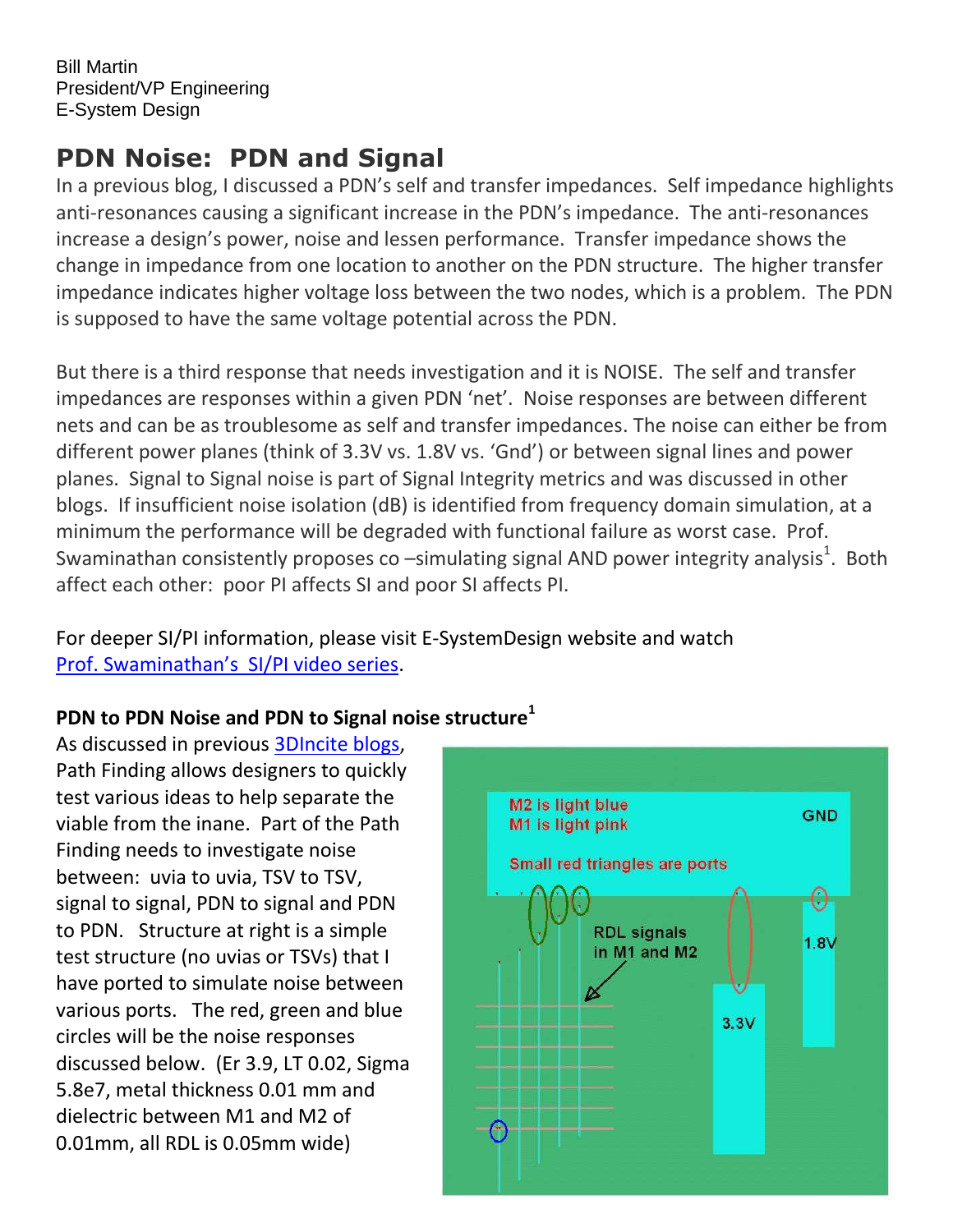#### **What do the simulation results show?**

Let us first examine the PDN to PDN noise responses; these are the 2 red circles between GND/1.8V and GND/3.3V shown in the structure above. We could have also examined 1.8V and 3.3V PDN but have not for brevity.

If we set -25dB as the threshold for good noise isolation (-30dB is better), you can see that noise isolation between GND and 1.8V island  $\omega$  18 GHz is  $\sim$ -5dB. The noise isolation is slightly improved between GND and 3.3V island due to increased distance between the planes but is still poor at  $\sim$ -13dB @ 14 GHz. Both of these have inadequate isolation and additional spacing is required to achieve -25dB.

0  $\sqrt{2}$  $-10$  $-15$  $-20$  $-251$  $-30$  $-35$ Magnitude (db)  $-40$ GND/1.8V noise  $-45$  $-50$  $-55$ GND/3.3V noise  $-60$  $-65$  $-70$  $-75$  $-80$  $-85$ 10 12 14 16 18 20 22 24 26  $\overline{2}$  $\overline{4}$  $6$  $^{\circ}$ 28 30 32 34 - 36 38 40  $\overline{0}$ Frequency in GHz

Next, let us look at the PDN to signal noise, these are the 3 green circles between GND and 3 RDL vertical signals shown in the structure above. Signal1 has the shortest distance to GND plane, Signal2 is farther away and Signal3 is the farthest. Again, if -25dB is used as the noise threshold value, we can see that Signal1 has worse noise and peaks at - 15dB @ 33 GHz. Signal2's distance from GND plane is sufficient until 39 GHz and Signal3 also shows improved noise margin until 33+ GHz frequencies. Since the signals are much narrower than the PDN planes in PDN/PDN noise, we have improved noise isolation even though the distance is similar to GND/1.8V planes.